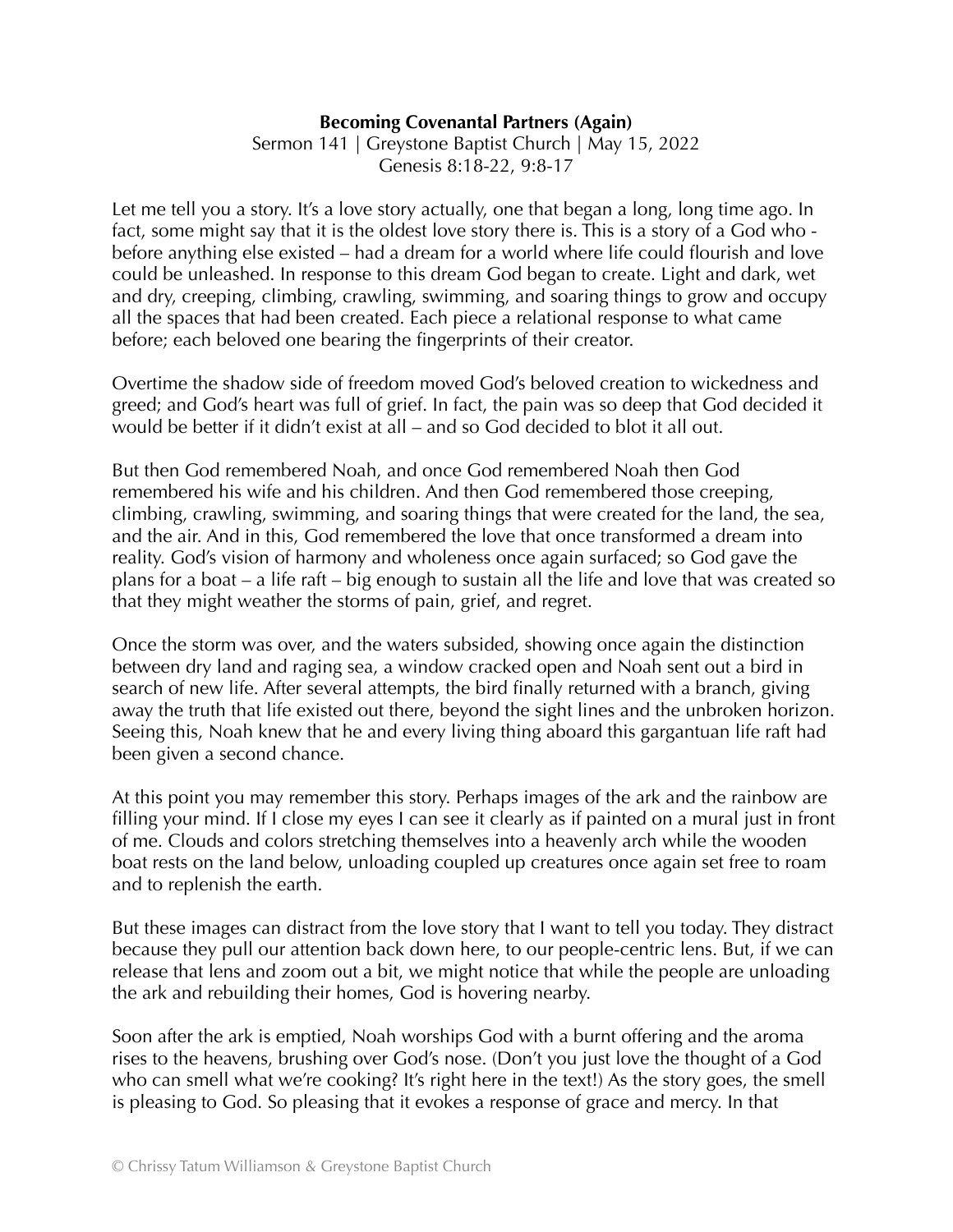moment, full of love, God makes a promise, a new covenant born out of renewed closeness, love, and a desire for relationship.

Christian ethicist and biblical scholar, Miguel De La Torre writes that in this new covenant, in this new promise after the flood, God vows to never again blot out every living thing on account of human evil and wickedness. "Scaring humans into obedience with threats of worldwide calamity and devastation did not and will not work." De La Torre continues, "Humans did not change, [as a result of the flood] but the unchangeable God did. Humans will hopelessly continue to imagine evil in their hearts; nevertheless, God's resolve to wipe them out will not be part of this new world order, for a more intimate relationship is established between God and humans. God transforms God's self into a God of long-suffering patience and endless mercies." (*Genesis,* 121).

I told you it was a love story, didn't I?

What other force, but love, could compel God to embrace such vulnerability? What other force, but love, could insist that though freedom comes with heartbreak, it is still worth it in the end?

What other force, but love, could change the heart of God from pain to compassion?

What greater example of love exists, than this? God, the Creator of the universe and all who live within it, set into motion things as they should be, a whole world created and ordered for harmony and peace. Then after watching greed, wickedness, and evil take root within that very creation, God moves from grief to promise. And make no mistake about it, the promise is not *with* creation, the promise is *for* creation.

"As for me, God says, I am establishing my covenant with you and your descendants after you, and with every living creature that is with you, the birds, the domestic animals, and every animal of the earth with you, as many as came out of the ark. I establish my covenant with you, that never again shall all flesh be cut off by the waters of a flood, and never again shall there be a flood to destroy the earth.

And this is the sign of the covenant that I make between me and you and every living creature that is with you, for all future generations: I have set my bow in the clouds, and it shall be a sign of the covenant between me and the earth. When I bring clouds, and the bow is seen, I will remember my covenant that is between you and every living creature of all flesh…"

What greater love exists than this? That God would set a reminder in the sky – not for us, but for God – so that no matter how hard it gets, no matter how badly we rebel, no matter how much pain we inflict, no matter how far away we run, God still cares.

God still loves.

And God still wants to be in relationship with everything that God has made.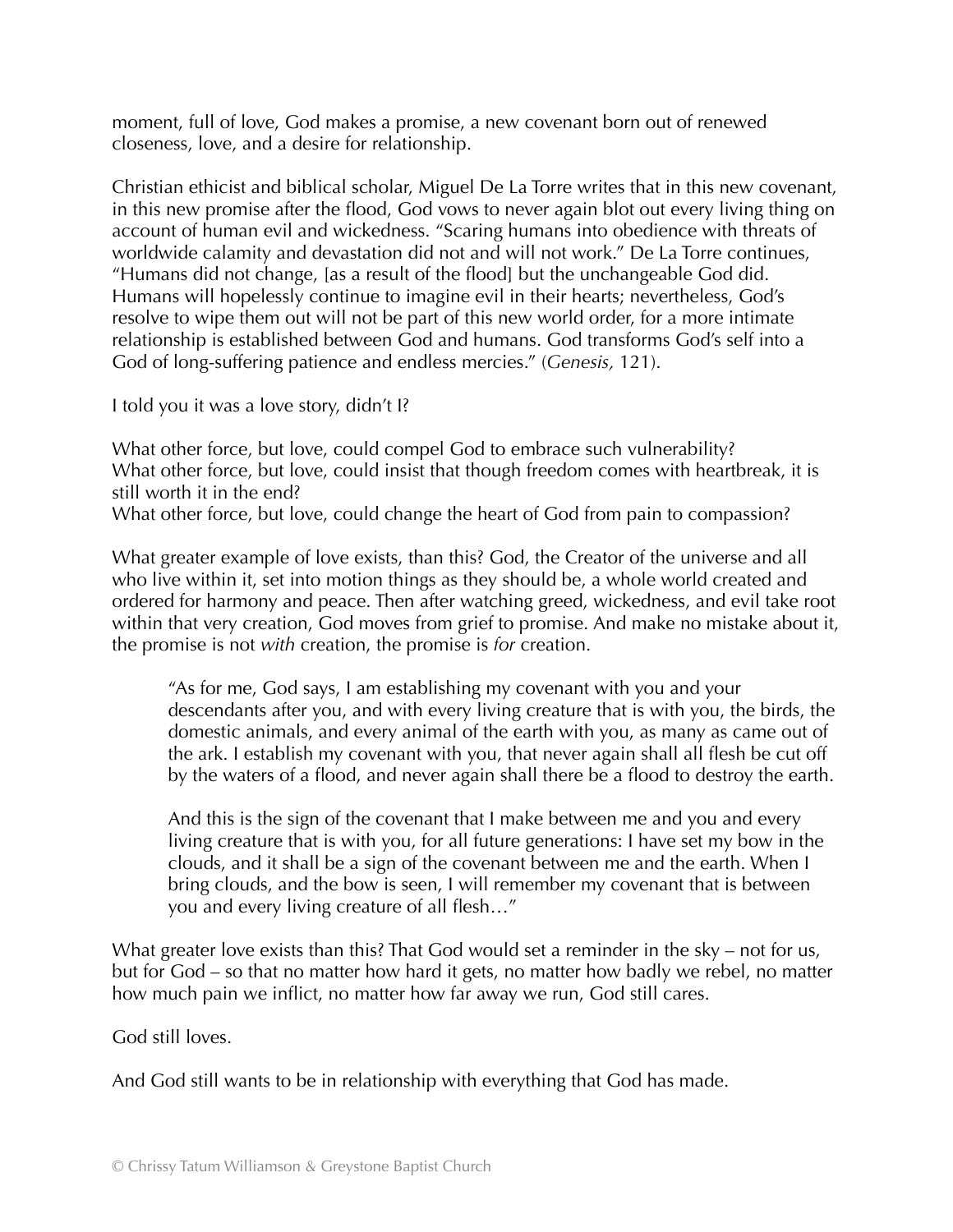So the bow in the sky is for God. It's like a little sticky note taped over the red "abort mission" button, insisting that one pause and remember the cost of destruction.

Yes, this is a story about love.

So how then are we to live in light of this love?

Well, fortunately, this is a question we do not have to answer alone. Thousands of years of history provides us with insights from religious thinkers and teachers. Since we are in Genesis and it is a Jewish text, we can go to the Talmud, a written collection of biblical commentary, written primarily by second century rabbis; an ancient rabbinical conversation on the scripture. There are of course additional resources available for those who would like to continue their study beyond the year 200 (CE). In this ancient and modern conversation, the rabbis have identified something they call the Noahic Covenant or the Noahide Laws. Though these are not specifically listed in the text, these can be understood as the human response of God's post-flood covenant. Here they are:

<span id="page-2-1"></span>Do not worship idols. Do not curse God. Do not commit murder. Do not commit adultery. Do not steal. Do not eat flesh torn from a living animal. Do establish courts of justice.<sup>1</sup>

Of course, much like the 10 Commandments given to Moses and the other 613 laws given in scripture, these seem to have one thing in mind: healthy relationship with God, with neighbor, and with creation.

So let's ask ourselves again… If God's self-emptying love is established after the flood, and if that love's greatest hope is to be in relationship, then how should we respond?

You know, in addition to the Noah story, Christians and Jews share a lot in common. Both religions proclaim that God is relational *and* that our purpose (especially when we are in right relationship with God) is to show the world that God cares. Isaiah 49:6 calls us to be "a light unto the nations" just as the Gospel of Matthew proclaims "You are the light of the world (5:14)." And as we live into this reality, the shared vocation, we begin to see that the responsibility to build and repair brokenness is ours as well as God's. We are partners with God in this way.

And, while we're studying God's post-flood Covenant, let us not miss the fact that God's covenant is specifically for not only Noah (humans), but also with the earth. God says it repeatedly in the text.

<span id="page-2-0"></span><sup>&</sup>lt;sup>[1](#page-2-1)</sup> https://en.wikipedia.org/wiki/Seven\_Laws\_of\_Noah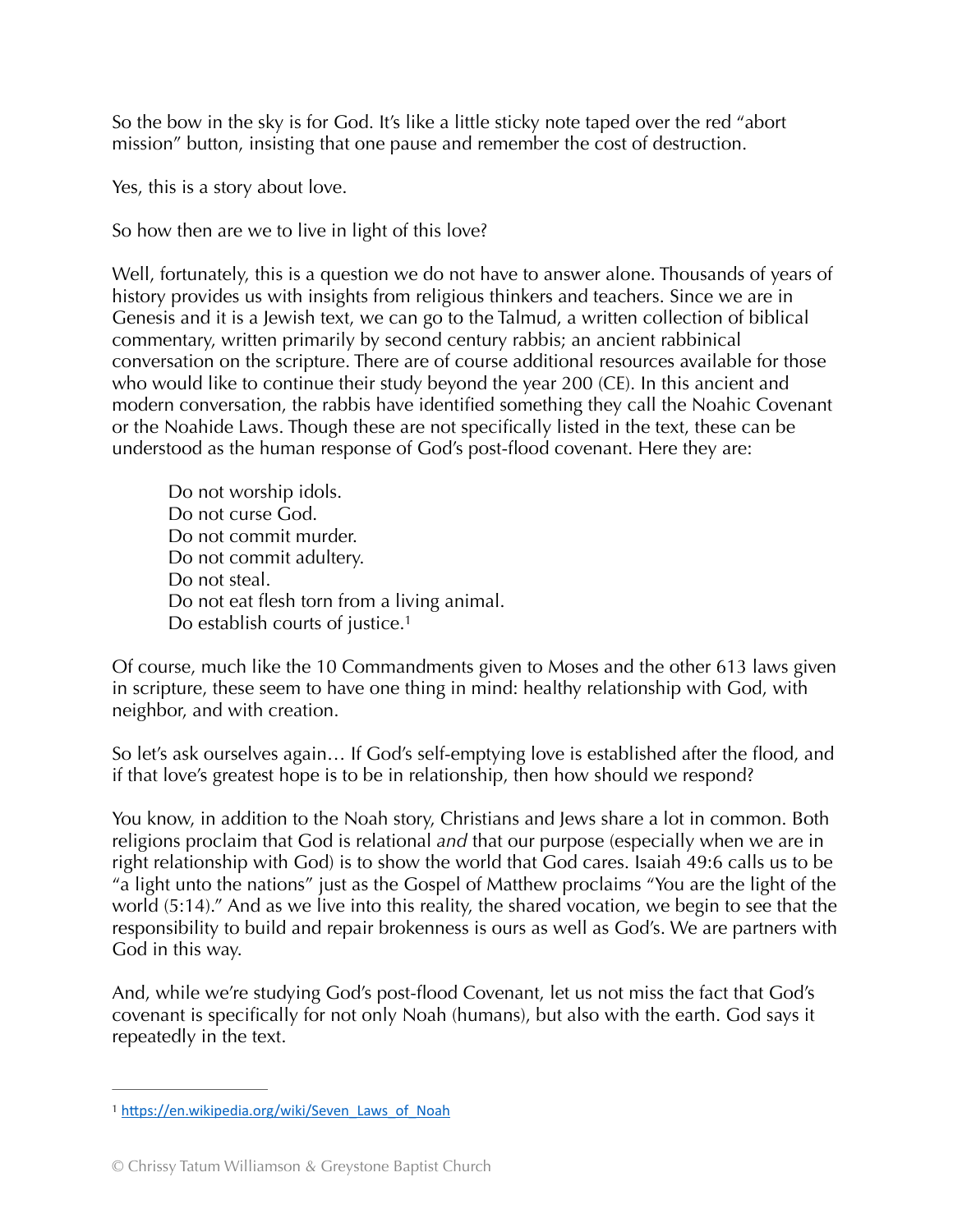And if it mattered so much to God that the earth be included in this new covenant … shouldn't it also matter to us as we seek to partner with God in the work of love?

<span id="page-3-2"></span>In ancient Judaism, there is an idea that "the world was shattered shortly after creation into countless 'shards,' and [that] only intentional work can repair the brokenness."<sup>[2](#page-3-0)</sup> This is such an important belief that it is included in the *Aleinu* prayer, which is a prayer repeated every day by some and in most worship services. One line translates like this: *It is our duty "to repair the world in order to bring God's presence." [3](#page-3-1)*

<span id="page-3-3"></span>It is a daunting task, for there is much to repair. There is brokenness and there is hatred. There is poverty and there is greed. There is hunger and there is gluttony. There is despair and there is privilege.

There is devastation as resources are mined, plucked, harvested, and removed with little regard for sustaining life.

There is ambivalence and denial when it comes to our concern for the earth that you created and redeemed.

There is a chasm that grows between us and our dreams – which are really God's dreams – for wholeness, health, harmony and most of all love.

So how then shall we live?

Perhaps we should become true partners, covenantal partners with God again, remembering that God's love isn't just about us, but also the earth. Why else would the text have repeated that line over and over again as the God states the promise?

- … this covenant I make between me and the earth…
- … between me and you and all the earth…
- … between me and you and your descendants and every living creature…

I have told you that this *Here on Earth* series, this three-week focus on creation care is a stretch for me. I've told you that I'm learning with you as we go. So when I prepare each week, I'm digging through twice as many books, reaching out to all kinds of friends who are farther along this path than I am, and I'm discovering some really amazing work. Both in the Christian tradition and (as you heard today) in the Jewish tradition. All of these ideas and writings are illuminating for me a more honest and more spiritual commitment to care for and repair the earth: a partner with God in this holy and still-unfolding love story.

<span id="page-3-0"></span>*Rela%onal Judaism.* p 73. [2](#page-3-2)

<span id="page-3-1"></span>*Ibid. [3](#page-3-3)*